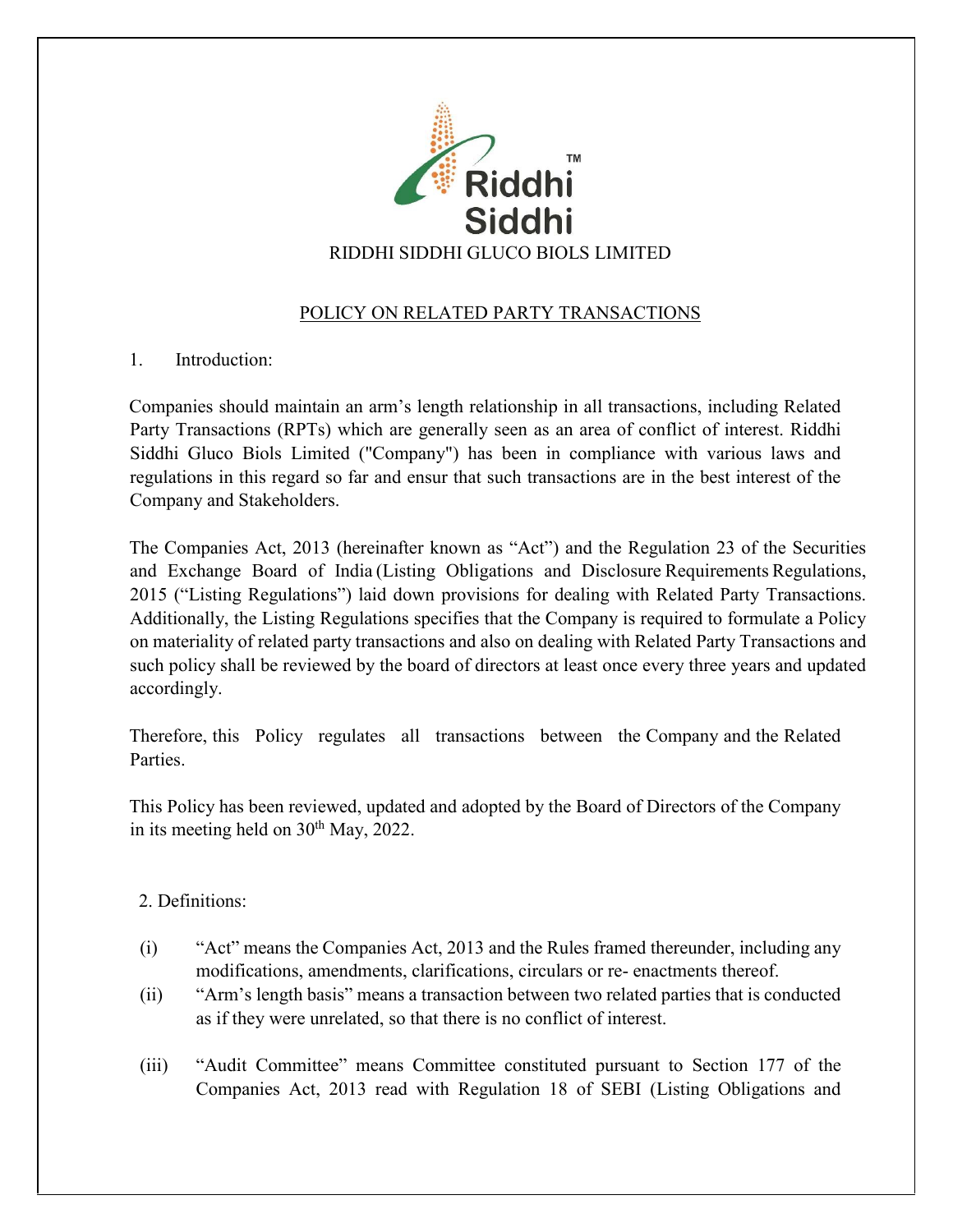Disclosure Requirements) Regulations, 2015, including any statutory modification(s) or re-enactment(s) thereof.

- (iv) "Board of Directors" or "Board" means the Board of Directors of the Company, as constituted from time to time.
- (v) "Control" has the same meaning as defined under Section  $2(27)$  of the Act.
- (vi) "Deemed to be Related Party (ies)" means any person(s) and entity(ies) defined under Proviso of Regulation 2(1)(zb) of Listing Regulations.
- (vii) "Financial Year" shall mean the period beginning from  $1<sup>st</sup>$  April of every year to  $31<sup>st</sup>$ March of the succeeding year.
- (viii) "Material Modifications" means any subsequent change to an existing related Party Transaction having a variance of 20% of previously approved related party transaction.
- (ix) "Material Related Party Transaction" means a transaction with a Related Party if the transaction / transactions to be entered into individually or taken together with previous transactions during a financial year, exceeds rupees one thousand crore or ten percent of the annual consolidated turnover of the company as per the last audited financial statements of the company, whichever is lower.
- (x) "Office or place of profit" means any office or place
	- i. where such office or place is held by a director, if the director holding it receives from the company anything by way of remuneration over and above the remuneration to which he is entitled as director, by way of salary, fee, commission, perquisites, any rent-free accommodation, or otherwise;
	- ii. where such office or place is held by an individual other than a director or by any firm, private company or other body corporate, if the individual, firm, private company or body corporate holding it receives from the company anything by way of remuneration, salary, fee, commission, perquisites, any rent- free accommodation, or otherwise.
- (xi) "Policy" means this Policy on Related Party Transactions of the Company.
- (xii) "Relative" shall mean "relative" as defined in Section 2(77) of the Act read with Regulation 2(1)(zd) of Listing Regulations.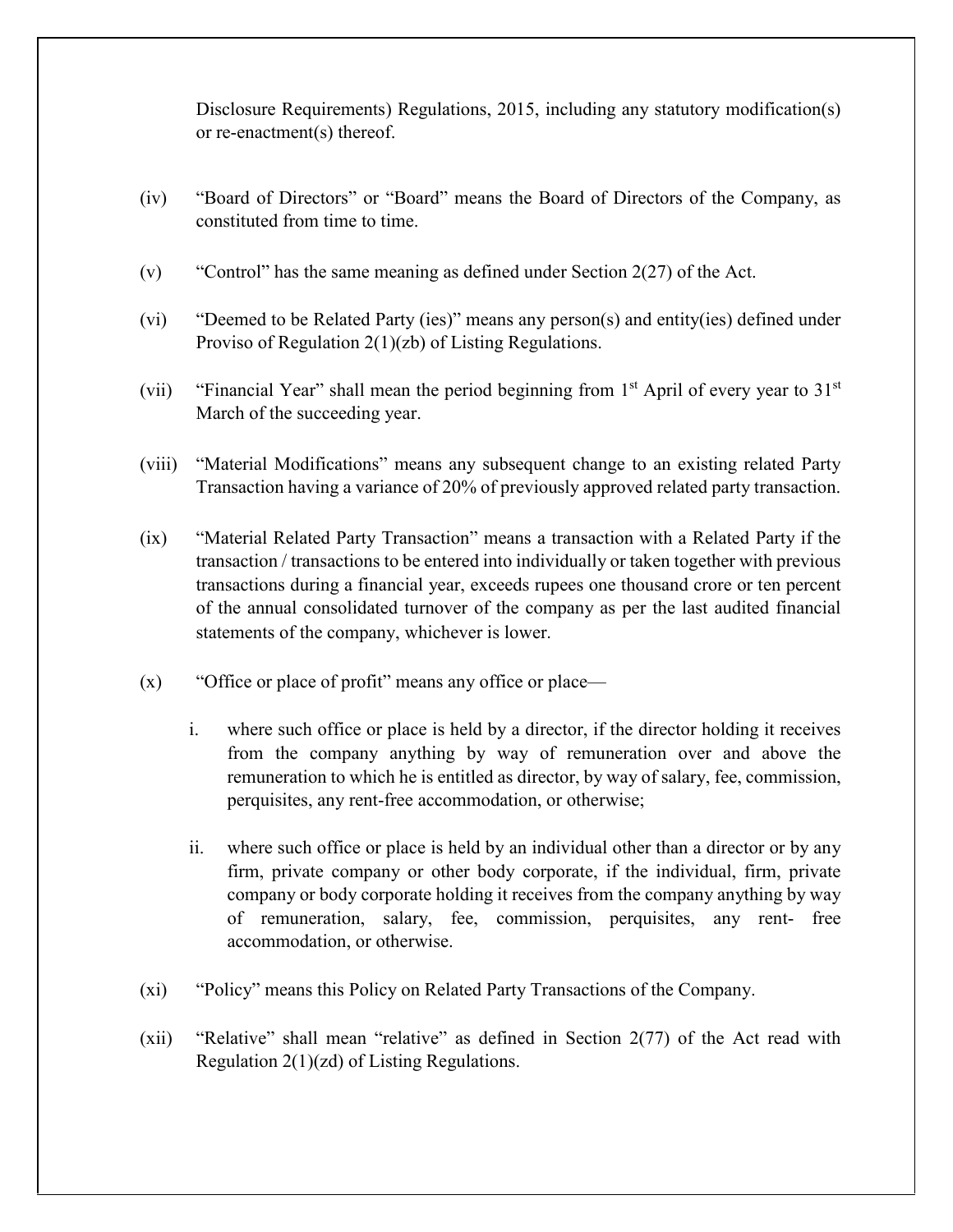(xiii) "Related Party/ies" shall mean a person(s) or an entity(ies) which is a related party under Section 2(76) of the Act read with Regulation 2(1)(zb) of Regulations or a related party under the applicable accounting standards to the Company.

*"*Provided that:

- a) any person or entity forming a part of the promoter or promoter group of the listed entity; or
- b) any person or any entity, holding equity shares:
	- i. of twenty per cent or more; or
	- ii. of ten per cent or more, with effect from April 1, 2023;

in the Company either directly or on a beneficial interest basis as provided under section 89 of the Companies Act, 2013, at any time, during the immediate preceding financial year; shall be deemed to be a related party:"

- (xiv) "Related Party Transactions" means
	- specified transaction mentioned in clause (a) to (g) of sub-section 1 of Section 188 of the Act;
	- transaction involving a transfer of resources, services or obligations between:
		- i. a listed entity or any of its subsidiaries on one hand and a related party of the listed entity or any of its subsidiaries on the other hand; or
		- ii. a listed entity or any of its subsidiaries on one hand, and any other person or entity on the other hand, the purpose and effect of which is to benefit a related party of the listed entity or any of its subsidiaries, with effect from April 1, 2023;
- (xv) "Stock Exchange(s)" means BSE Limited.

Words and expressions used and not defined in the Policy shall have the same meanings respectively assigned to them in the Act and/or Regulations, as amended from time to time.

3. Review and approval of Related Party Transactions:

Approval of related party transactions:

#### **A. Audit Committee:**

- i) Prior approval of audit committee shall require for:
	- a) All the transactions which are identified as related party transactions and subsequent Material Modifications shall require prior approval of the Audit Committee before entering into such transaction.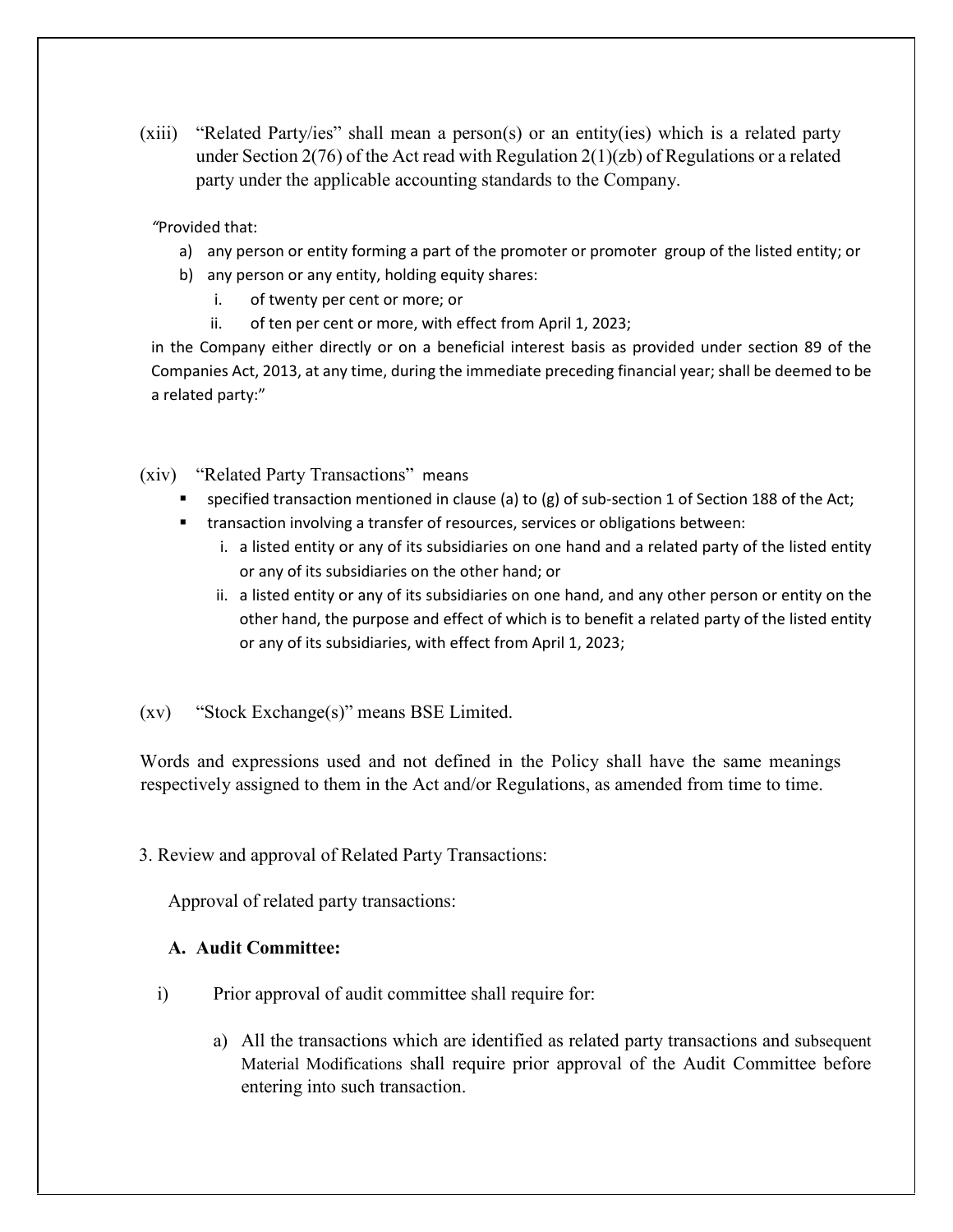- b) RPTs where Company's subsidiary is a party but Company is not a party, if the value of such transaction, whether entered into individually or taken together with previous transactions during a financial year exceeds 10% of the consolidated turnover of the Company, as per the last audited financial statements of the Company
- c) With effect from April 1, 2023, a related party transaction to which the Company's subsidiary is a party but the Company is not a party, if the value of such transaction whether entered into individually or taken together with previous transactions during a financial year, exceeds ten per cent of the annual standalone turnover, as per the last audited financial statements of such subsidiary.
- d) Prior approval of the audit committee of the Company shall not be required for RPTs where the subsidiary is listed entity.
- ii) Members of the audit committee, who are independent directors, shall only approve related party transactions. Any member of the Audit Committee who has a potential interest in any related party transaction will abstain himself/herself from discussion and voting on the approval of the related party transaction.
- iii) The Audit Committee may grant omnibus approval for related party transactions proposed to be entered into by the Company which are repetitive in nature and subject to such criteria/conditions as mentioned under the provisions of Section 177 of the Act and Rules made thereunder and Regulation 23 of the Listing Regulations, as amended from time to time, and such other conditions as it may consider necessary in line with this Policy and in the interest of the Company. Such omnibus approval shall be valid for a period not exceeding one year and shall require fresh approval after the expiry of one financial year.
- iv) The Audit Committee shall consider the following factors while specifying the criteria for making omnibus approval, namely: -
	- (a) repetitiveness of the transactions (in the past or in the future);
	- (b) Justification for need of omnibus approval.
- v) The omnibus approval shall contain or indicate the following
	- (a) name of the related parties, nature of transaction, period of transaction, maximum amount of transaction that can be entered into;
	- (b) the indicative base price / current contracted price and the formula for variation in the price if any and;
	- (c) such other conditions as the Audit Committee may deem fit;
- i) A related party transaction entered into by the Company, which is not under the omnibus approval shall also be pre-approved by the Audit Committee of the Company.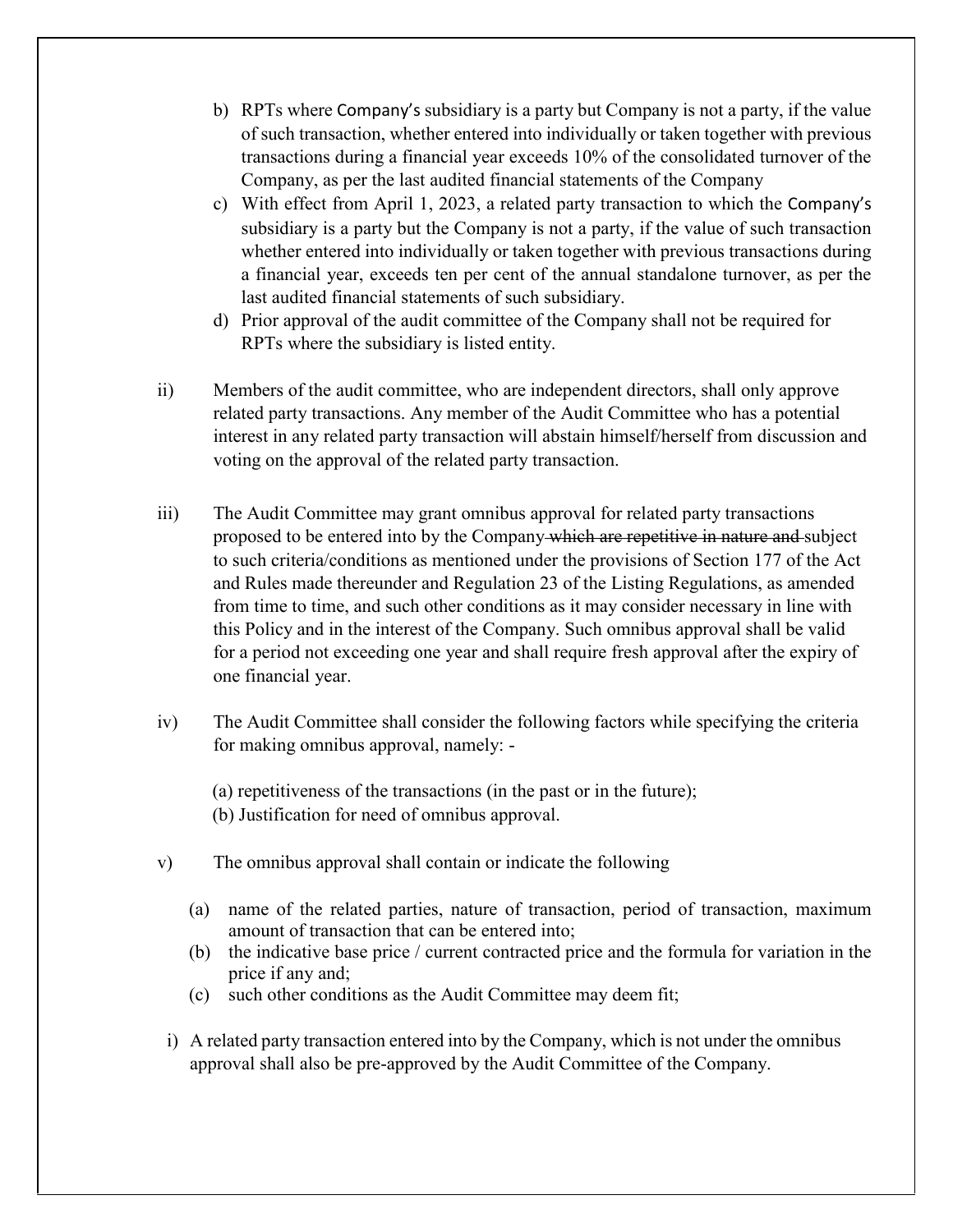#### **B. Board of Directors:**

Transaction under Section 188 of the Act which are not in the ordinary course of business or not at arm's length basis required approval of Board. In such case the Board will consider such factors as, nature of the transaction, material terms, the manner of determining the pricing and the business rationale for entering into such transaction. On such consideration, the Board may approve the transaction or may require such modifications to transaction terms as it deems appropriate under the circumstances.

If any Director is interested in any contract or arrangement with a related party, such Director shall not be present at the meeting during discussions on the subject matter of the resolution relating to such contract or arrangement.

Approval of the Board for related party transactions is required to be taken at a Board meeting and cannot be taken through a resolution by circulation.

Where any contract or arrangement is entered into by a director or any other employee, without obtaining the consent of the Board, such approval may be taken within three months from the date on which such contract or arrangement was entered into.

### **C. Shareholders:**

If a related party transaction is

- (i) a material related party transaction and subsequent material modification, or
- (ii) transaction not in the ordinary course of business, or not at arm's length price and exceeds certain thresholds prescribed under the Act and the Rules made thereunder (as amended from time to time),

shall require shareholders' prior approval by a resolution and no related party shall vote to approve such resolutions whether the Company is a related party to the particular transaction or not.

Prior approval of the Shareholders of the Company shall not be required for those RPTs where Company's listed subsidiary is a party but the Company is not a party.

The Company shall not enter into below transactions with related parties unless prior approval of the Shareholders of the Company is obtained by way of Ordinary/Special Resolution passed at General Meeting/Postal Ballot (as applicable for the time being in force in accordance with the Act and Listing Regulations), which shall be subject to monetary ceilings specified therein: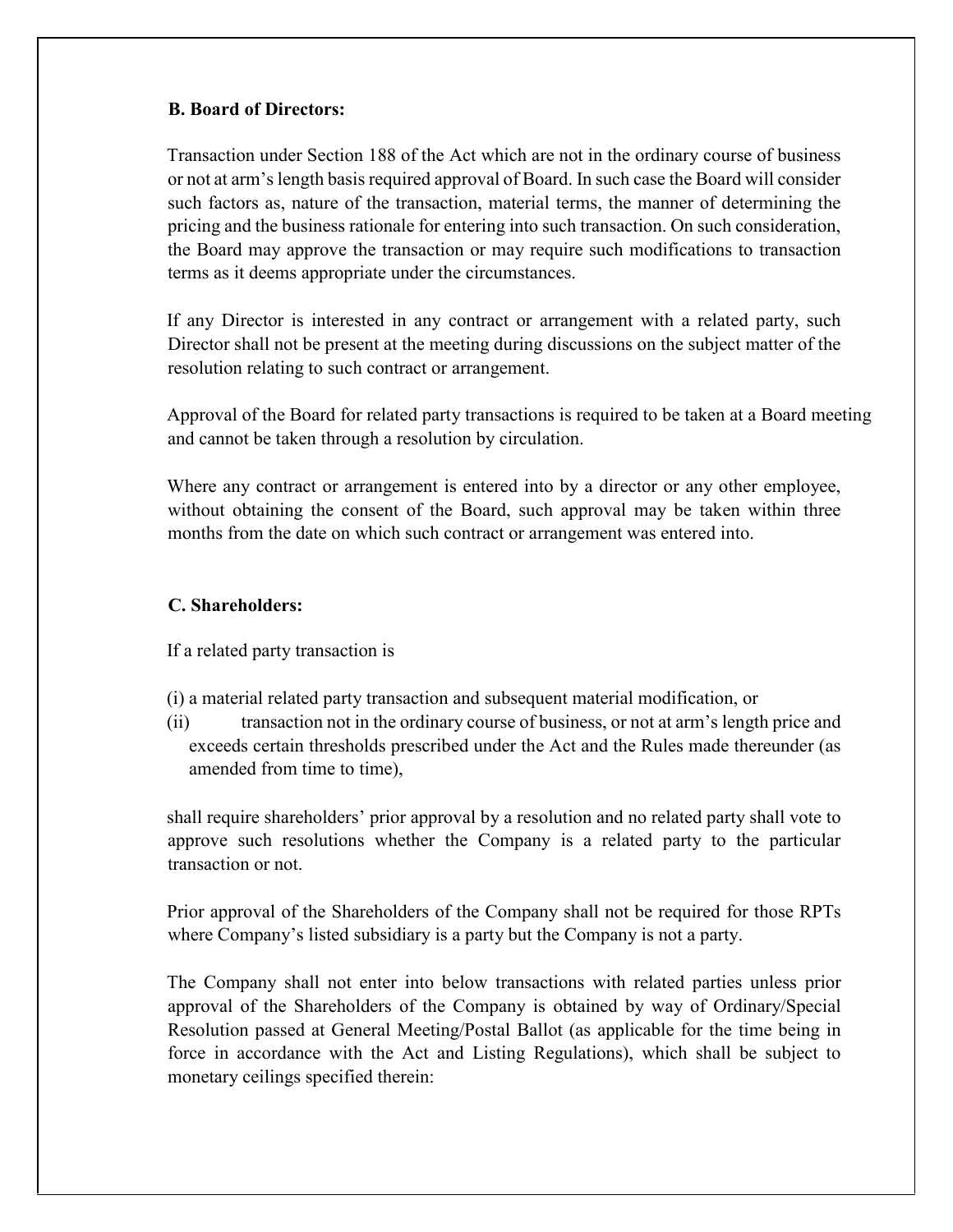| Sr.<br>No.     | Nature of Transaction(s)                                                                                                           | Monetary Ceiling<br>year per related party                                                                                                                                |
|----------------|------------------------------------------------------------------------------------------------------------------------------------|---------------------------------------------------------------------------------------------------------------------------------------------------------------------------|
| $\mathbf{1}$   | Sale, purchase or supply of any goods or<br>materials or services directly or through<br>appointment of agent                      | amounting to ten percent or more<br>of the turnover of the Company as<br>audited<br>financial<br>the<br>per<br>of the<br>preceding<br>statements<br>financial year.       |
| 2              | Selling or otherwise disposing of,<br>or<br>buying, property of any kind directly or<br>through appointment of agent               | amounting to ten percent or<br>of net worth<br>of<br>the<br>more<br>as per the<br>audited<br>Company<br>financial<br>statements<br>of<br>the<br>preceding financial year. |
| $\overline{3}$ | Leasing of property of any kind                                                                                                    | amounting to ten percent or<br>more of the turnover of company<br>per the audited financial<br>as<br>statements of the<br>preceding<br>financial year.                    |
| $\overline{4}$ | Availing or rendering of any services,<br>directly or through appointment of agent                                                 | amounting to ten percent or<br>more of the turnover of the<br>Company as per the audited<br>financial statements of the<br>preceding financial year.                      |
| 5              | Such related party's appointment to any<br>office or place of profit in the Company its<br>subsidiary company or associate company | monthly remuneration<br>at<br>a<br>exceeding two and a half lacs<br>rupees or as per performance<br>assessment by the Company and<br>industry standards                   |
| 6              | Remuneration<br>for<br>underwriting<br>the<br>subscription of any securities or derivatives<br>thereof, of the Company             | exceeding one percent of the net<br>worth of the Company as per the<br>audited financial statements of the<br>preceding financial year.                                   |
| $\tau$         | Other related Party Transactions in the<br>normal course of business                                                               | Such other transactions as would<br>be required approval of the Audit<br>Committee<br>Board<br>and<br>of<br><b>Directors</b>                                              |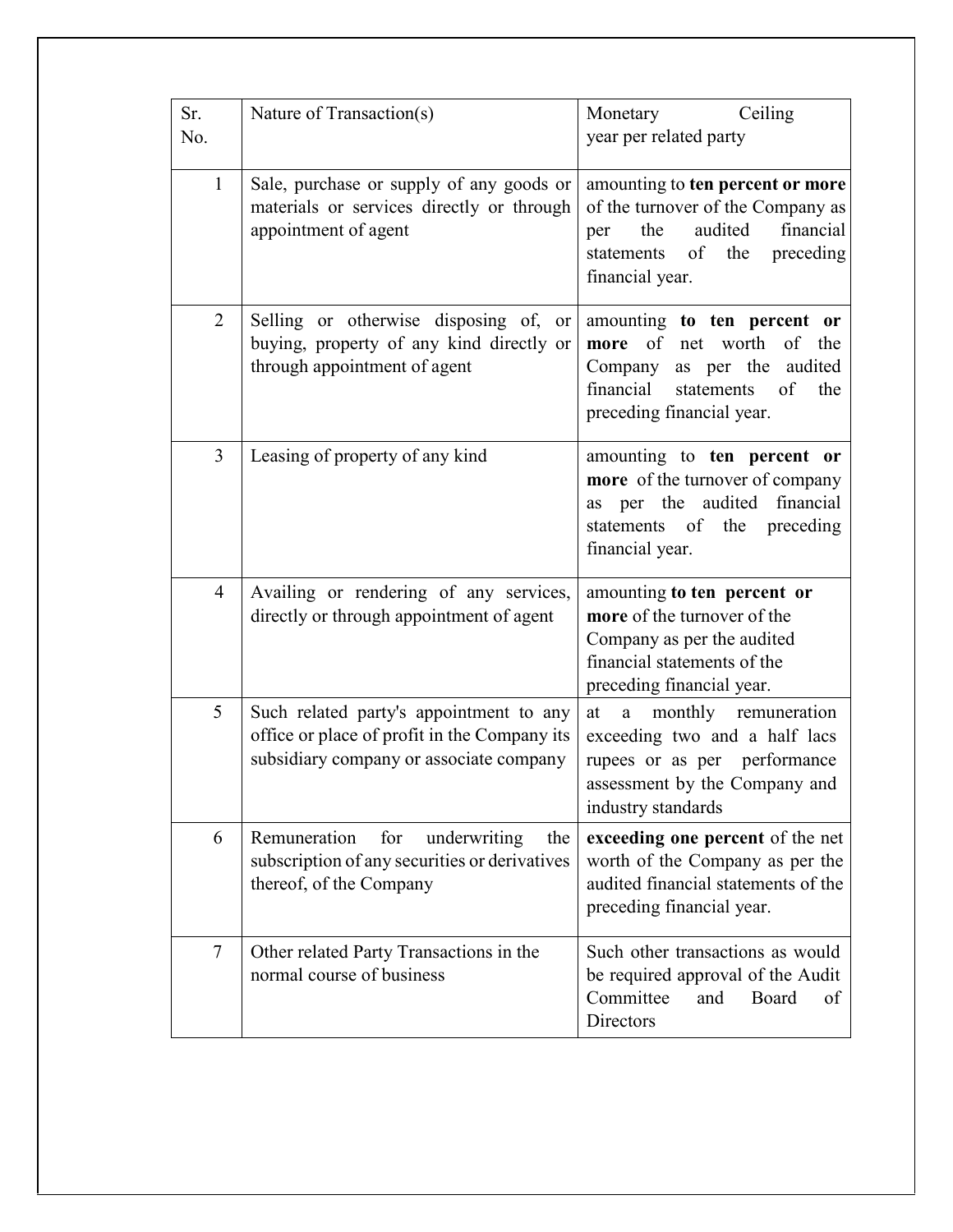Requirement of passing the shareholders resolution shall not be required for transactions entered into between a Company and its wholly owned subsidiary whose accounts are consolidated with the company and placed before the shareholders at the general meeting for approval.

4. Criteria for approving Related Party Transactions:

The following criteria shall be taken into account, in determining whether to approve, ratify, disapprove or reject a Related Party Transaction and assessing the Related Party transactions:

- a. For determining criteria of arm's length pricing, terms of sale/purchase of comparable products in the market and similar transactions may be checked. Transfer Pricing guidelines given under the Income-tax Act, 1961 may also be used.
- b. whether the Related Party Transaction is entered into on terms no less favorable to the Company than terms generally available to an unrelated third-party under the same or similar circumstances;
- c. the terms of such transaction;
- d. Threshold limit of Rs. 750 Crores up to which the material related party transaction to be entered into as approved by the Board.
- e. the Related Party's interest in the transaction; vi. purpose and timing of the transaction;
- vii. whether the Company is a party to the transaction, and if no, the nature of the Company's participation in the transaction;
- viii. If the transaction involves the sale of an asset, a description of the asset, including date acquired and costs basis;
- ix. information concerning potential counterparties in the transaction;
- x. approximate rupee value of the transaction and approximate rupee value of the Related Party's interest in the transaction;
- xi. whether the proposed transaction includes any potential reputational risk issues that may arise as a result of or in connection with the proposed transaction; xii. any other relevant information regarding the transaction.
- 5. Disclosures:

Every contract or arrangement, which is required to be approved by the Board/shareholders under this Policy, shall be referred to in the Board's Report to the shareholders along with the justification for entering into such contract or arrangement.